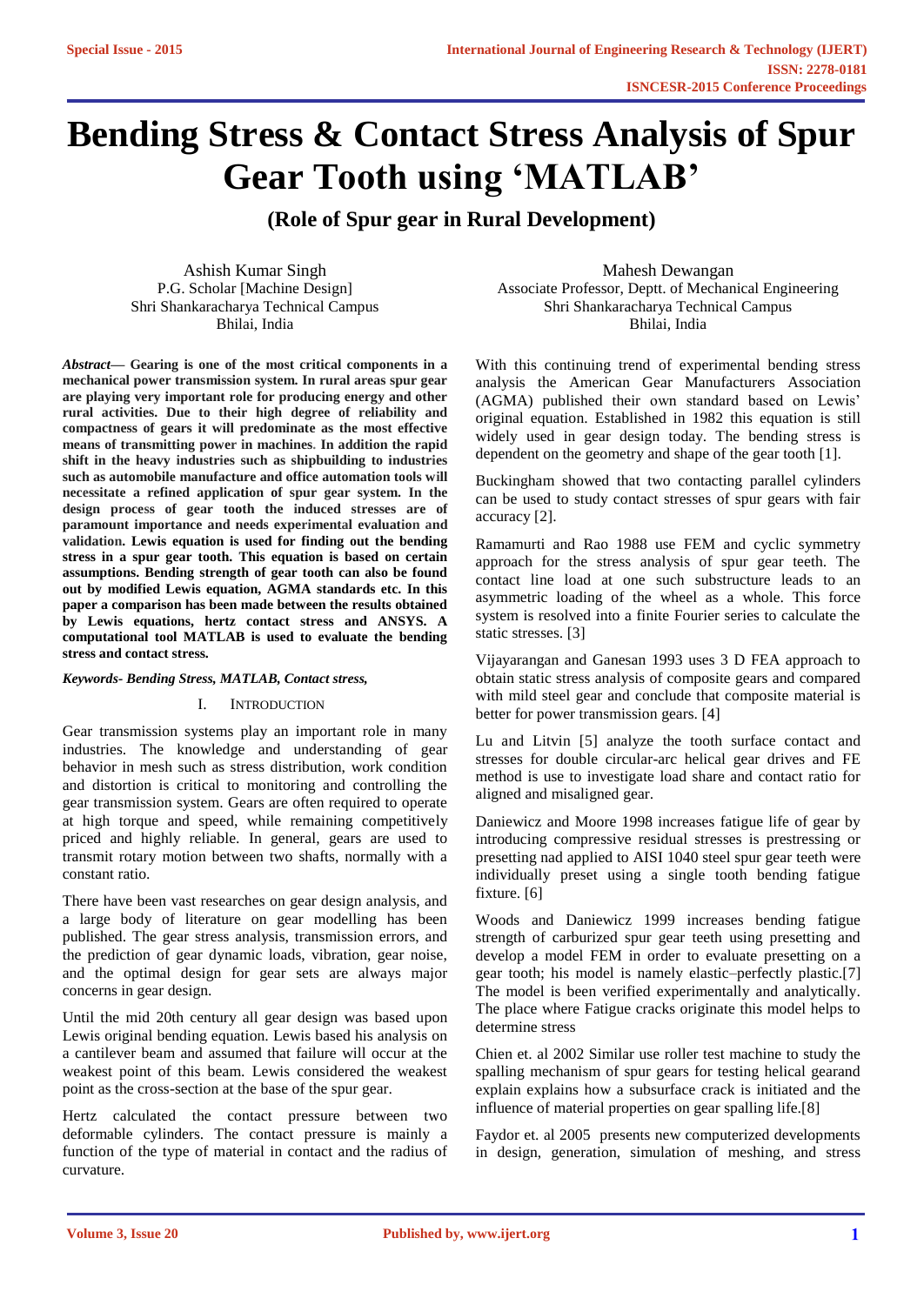analysis of gear drives and give numerical example for a developed theory.[9]

Yahya et.al [10] designed S and C shaped transition curve and applied to design spur gear tooth. The design will be analyzed by using Finite Element Analysis (FEA). This analysis is used to find out the applicability of the tooth design and the gear material that chosen.

## II. MATHEMATICAL MODEL



Spur gear



Mesh Model Figure 1 Model Configuration





Figure 2 Infinitesimal element showing stress state [12].

Displacement

$$
U = \{u(x, y, z), v(x, y, z), w(x, y, z)\}
$$

Cauchy's Stress tensor =

$$
\sigma = \begin{bmatrix} \sigma_{xx}\tau_{xy}\tau_{xz} \\ \tau_{yx}\sigma_{yy}\tau_{yz} \\ \tau_{zx}\tau_{zy}\sigma_{zz} \end{bmatrix}
$$

The strain-stress relations (Hooke's law)for isotropic materials are given by: The stands channot (Thook s Taw) of Isotropic<br>aterials are given by:<br> $\varepsilon_{xx}$   $\begin{bmatrix} 1 & -\nu & -\nu & 0 & 0 & 0 \end{bmatrix} \begin{bmatrix} \sigma_{xx} \end{bmatrix}$ 

|                         |                                                                                                       |                  |                                                            |  |                                            |                  |         | The strain-stress relations (Trooke's law)for isotropic |
|-------------------------|-------------------------------------------------------------------------------------------------------|------------------|------------------------------------------------------------|--|--------------------------------------------|------------------|---------|---------------------------------------------------------|
| materials are given by: |                                                                                                       |                  |                                                            |  |                                            |                  |         |                                                         |
|                         |                                                                                                       |                  |                                                            |  |                                            |                  |         |                                                         |
|                         |                                                                                                       |                  |                                                            |  |                                            |                  |         |                                                         |
|                         |                                                                                                       |                  |                                                            |  |                                            |                  |         |                                                         |
|                         |                                                                                                       |                  | $\begin{vmatrix} 1 & -v & -v \\ -v & 1 & -v \end{vmatrix}$ |  |                                            |                  |         | $\sigma_{yy}$                                           |
|                         | $\begin{bmatrix} \mathcal{E}_{xx} \ \mathcal{E}_{yy} \ \mathcal{E}_{zz} \end{bmatrix}_{-\frac{1}{2}}$ |                  |                                                            |  |                                            |                  |         | $\sigma_{_{\textrm{zz}}}$                               |
| $\gamma_{xy}$           | E <sub>1</sub>                                                                                        | $\boldsymbol{0}$ |                                                            |  | $-v$ 1 0<br>0 0 2(1+ <i>v</i> )<br>0 0 0 2 |                  |         | $\tau_{xy}$                                             |
|                         | $ \gamma_{yz} $ 0                                                                                     |                  | $\overline{\phantom{0}}$                                   |  |                                            | $2(1+\nu)$       |         | $\tau_{yz}$                                             |
|                         |                                                                                                       | $\theta$         | $\theta$                                                   |  | $\overline{0}$                             | $\boldsymbol{0}$ | $2(1+)$ |                                                         |
|                         |                                                                                                       |                  |                                                            |  |                                            |                  |         |                                                         |

Strain-Displacement relations are:

$$
\gamma_{yz} = \frac{\partial w}{\partial y} + \frac{\partial v}{\partial z}, \gamma_{xz} = \frac{\partial u}{\partial z} + \frac{\partial w}{\partial x}
$$

$$
\frac{\partial \sigma_{xx}}{\partial x} + \frac{\partial \tau_{xy}}{\partial y} + \frac{\partial \tau_{xz}}{\partial z} + X = 0
$$

$$
\frac{\partial \tau_{xy}}{\partial x} + \frac{\partial \sigma_{yy}}{\partial y} + \frac{\partial \tau_{yz}}{\partial z} + Y = 0
$$

$$
\frac{\partial \tau_{xz}}{\partial x} + \frac{\partial \tau_{yz}}{\partial y} + \frac{\partial \sigma_{zz}}{\partial z} + Z = 0
$$

$$
(\lambda + G)\frac{\partial e}{\partial x} + G\nabla^2 u + X = 0
$$

$$
e = \varepsilon_{xx} + \varepsilon_{yy} + \varepsilon_{zz} = \frac{\partial u}{\partial x} + \frac{\partial v}{\partial y} + \frac{\partial w}{\partial z}
$$

$$
b = \sqrt{\frac{4F\left[\frac{[1-\mu_i^2]}{E_1} + \frac{[1-\mu_z^2]}{E_2}\right]}{\pi I\left(\frac{1}{R_1} + \frac{1}{R_2}\right)}}
$$

Stresses internal to the cylinder are given by  
\n
$$
\sigma_x = -P_{\text{max}} \left\{ \left[ 1 + \left( \frac{y}{b} \right)^2 \right]^{\frac{1}{2}} \left[ 2 - \left( 1 + \left( \frac{y}{b} \right)^2 \right)^{-1} \right] - 2 \cdot \frac{y}{b} \right\}
$$
\n
$$
\sigma_y = -P_{\text{max}} \left[ 1 + \left( \frac{y}{b} \right)^2 \right]^{\frac{-1}{2}}
$$

Von-mises stress is given by

$$
\sigma_{\text{von}} = \frac{1}{\sqrt{2}} \sqrt{(\sigma_1 - \sigma_2)^2 + (\sigma_2 - \sigma_3)^2 + (\sigma_3 - \sigma_1)^2}
$$

The equation below is the AGMA bending stress equation for S.I specification of gears.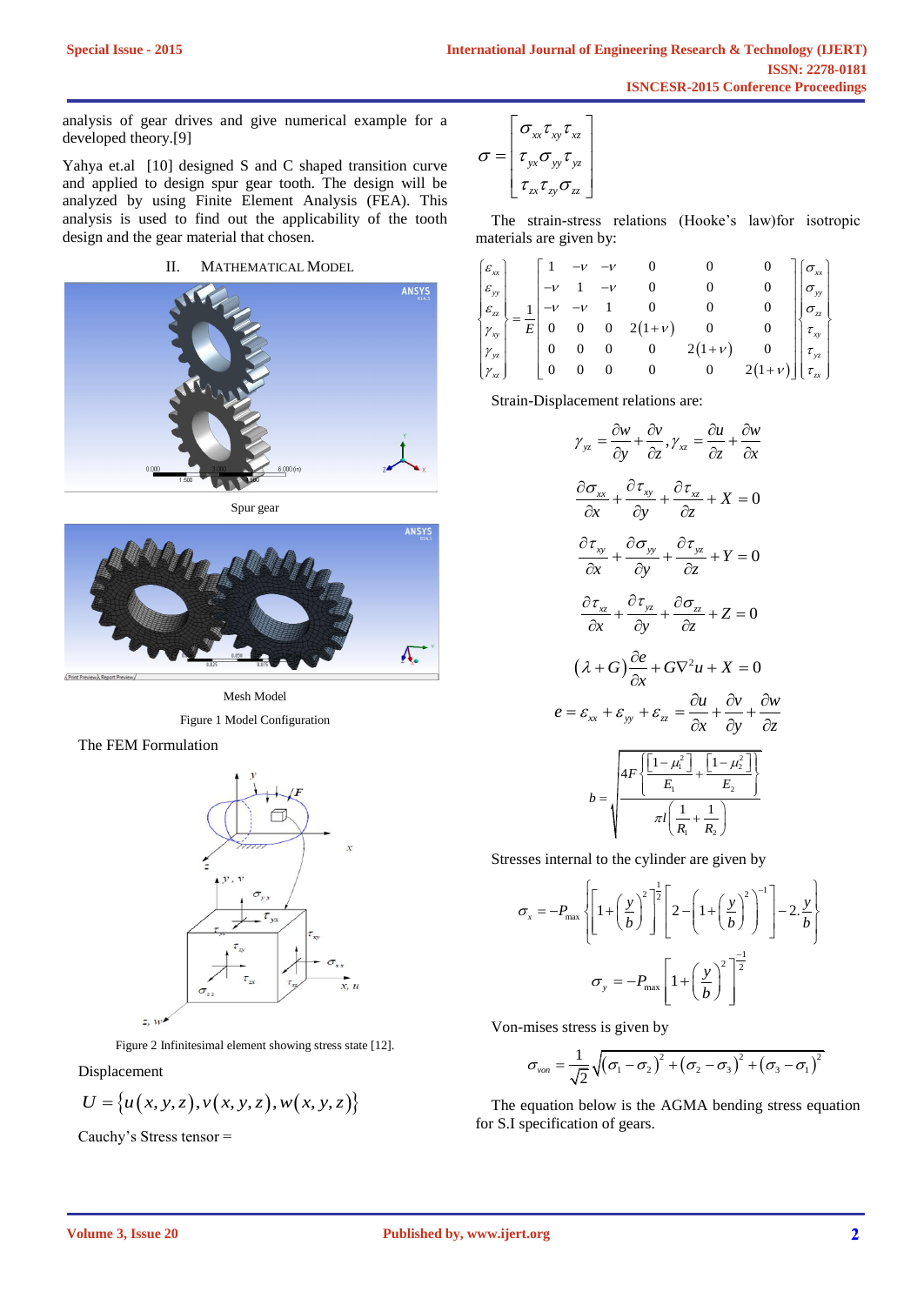$$
\sigma_b = \frac{F_t k_v k_m k_o}{b m j}
$$

$$
\sigma = \frac{F_t}{b p y}
$$

Lewis,

According to Shigley [11], the fundamental equation for pitting resistance (contact stress) is

$$
S_c = C_p \sqrt{\frac{W_r k_a k_s k_m k_f}{k_v dF I}}
$$
  

$$
CR = \frac{\sqrt{(r_p + \phi)^2 - r_p^2 \cos^2 \phi}}{\pi m \cos \phi} + \frac{\sqrt{(r_s + \phi)^2 - r_s^2 \cos^2 \phi} - (r_p + r_s) \sin \phi}{\pi m \cos \phi}
$$
  

$$
C_p = \sqrt{\pi \left(\frac{\left[1 - \mu_1^2\right]}{E_1} + \frac{\left[1 - \mu_2^2\right]}{E_2}\right)}
$$

In figure 1 the spur gear model configuration has been shown along with the mesh model. The gear model is discretisized in 39127 nodes and 7208 elements and the boundary conditions are applied and the von-mises (Bending) stress is evaluated.

#### III. RESULTS AND DISCUSSIONS

This chapter gives results on Stress analysis of Spur gear with using ANSYS and Analytical MATLAB calculation. The parametric study of effect of face width, Pressure Angle, varying load, no. of teeth on Spur gear is carried out.

The MATLAB results are validated with literature and by Analytical calculation for a few cases are also illustrated.

TABLE 1 VALIDATION OF VON-MISES STRESSES FOR SPUR GEAR **MODELS** 

| Load (MN) | Reference [10]<br>(MPa) | <b>Present</b><br><b>MATLAB</b> (MPa) |
|-----------|-------------------------|---------------------------------------|
|           | 0.69                    | 0.689                                 |
| 70        | 9.7                     | 9.689                                 |
| 800       | 112                     | 112.1                                 |
| 900       | 125                     | 122.76                                |
| 1000      | 139                     | 137.89                                |

**Table 2: Validation of Von-Mises (Bending) Stresses for Spur gear Model**s

| No of<br>teeth(N) | <b>MATLAB</b><br>Stresses(MPA) | 3DStresses<br>(ANSYS)(MPA) |
|-------------------|--------------------------------|----------------------------|
| 22                | 130.1847                       | 131.53                     |
| 23                | 126.8841                       | 127.04                     |
| 25                | 122.2941                       | 123.89                     |
| 28                | 120.4364                       | 122.94                     |
| 30                | 119.0751                       | 120.13                     |
| 34                | 117.4243                       | 118.57                     |

For the number of teeth  $(Z) = 22$ 

**ISNCESR-2015 Conference Proceedings**  

$$
\sigma_b = \frac{F_t}{bmJ} k_v k_o k_m = \frac{3000}{43 \times 4 \times 0.36174} \times 1.2 \times 1.25 \times 1.8 = 130.1847 MPa
$$

For number of teeth (Z) = 23  
\n
$$
\sigma_b = \frac{F_t}{bmJ} k_v k_o k_m = \frac{3000}{43 \times 4 \times 0.37115} \times 1.2 \times 1.25 \times 1.8 = 126.8841 MPa
$$
\nFor number of teeth (Z) = 28

For number of teeth (Z) = 28  
\n
$$
\sigma_b = \frac{F_t}{bmJ} k_v k_o k_m = \frac{3000}{43 \times 4 \times .39102} \times 1.22 \times 1.25 \times 1.8 = 120.436 MPa
$$
\nFor number of teeth (Z) = 30

For number of teeth (Z) = 30  
\n
$$
\sigma_b = \frac{F_t}{bmJ} k_v k_o k_m = \frac{3000}{43 \times 4 \times 0.39549} \times 1.22 \times 1.25 \times 1.8 = 119.075 MPa
$$
\nFor number of teeth (Z) = 34

$$
600 J
$$
 For number of teeth (Z) = 34  
For number of teeth (Z) = 34  

$$
\sigma_b = \frac{F_t}{bmJ} k_v k_e k_m = \frac{3000}{43 \times 4 \times 0.401056} \times 1.22 \times 1.25 \times 1.8 = 117.4242 MPa
$$
  
From Table 1, 2 and Figure 3 shows the stress distribution

in spur gear and Shows the comparison of results for different 3-D models and the corresponding MATLAB stress values and Present FEM values. From this it can be revealed that on comparing Analytical result with computational result shows good agreement. And it can also be concluded that on increasing number of teeth of spur gear Von-Mises (Bending) Stresses decreases.



Figure 3-Variation of Stress with Number of Teeth of Spur Gear.



Figure 4 Variation of Bending Stress with respect to face width